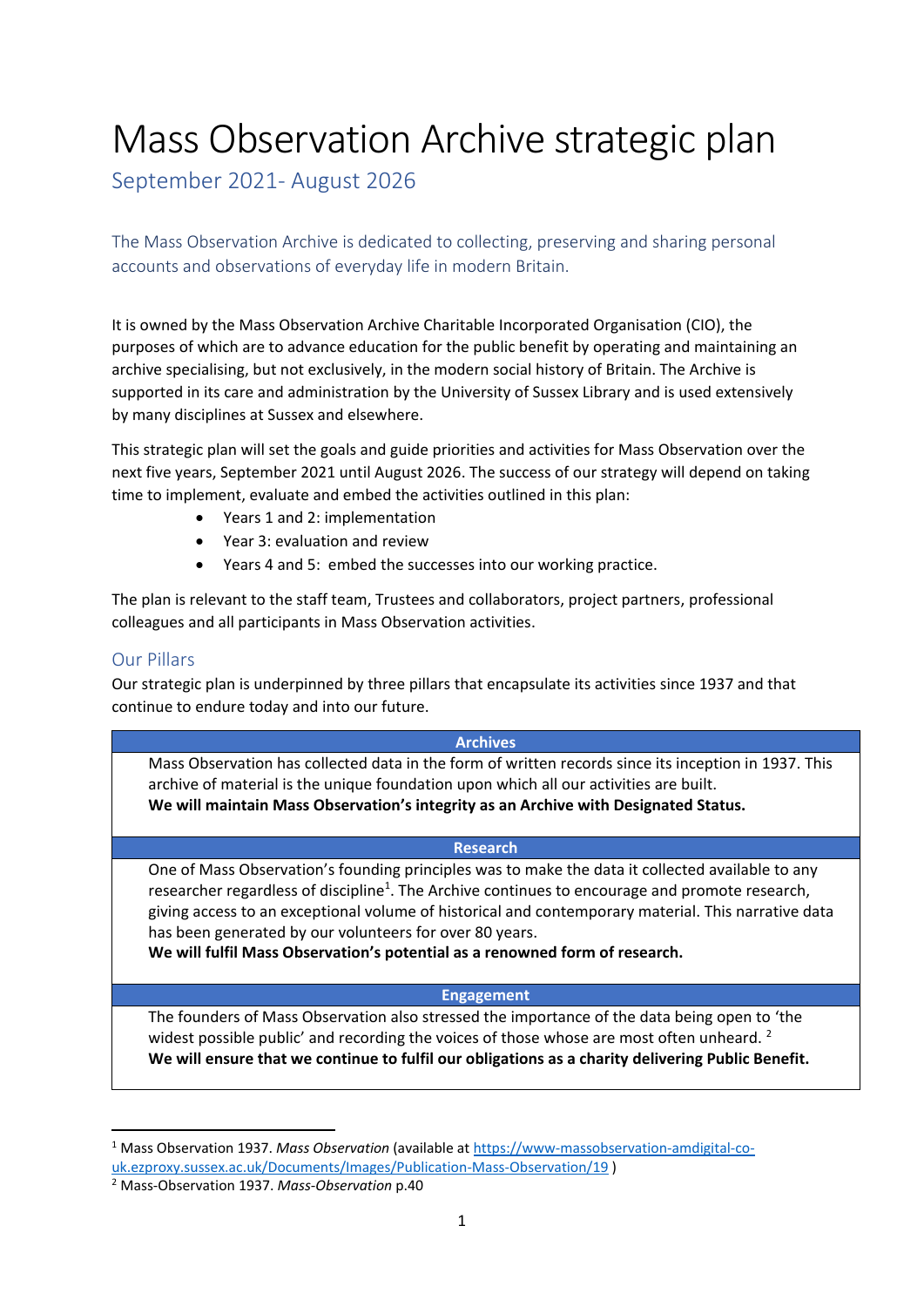#### Our drivers

Our Strategic plan identifies three strategic drivers that will guide our activities for the next five years.

#### **Equality, Diversity, and Inclusion**

We recognise the value of our activities being inclusive and accessible to the broadest audience possible whilst being a true representation of contemporary British society.

#### **Staff**

We recognise that our staff team are crucial to the health, development and success of Mass Observation.

#### **Financial sustainability**

We understand that as a charitable organisation financial stability is crucial to be able to plan for future development.

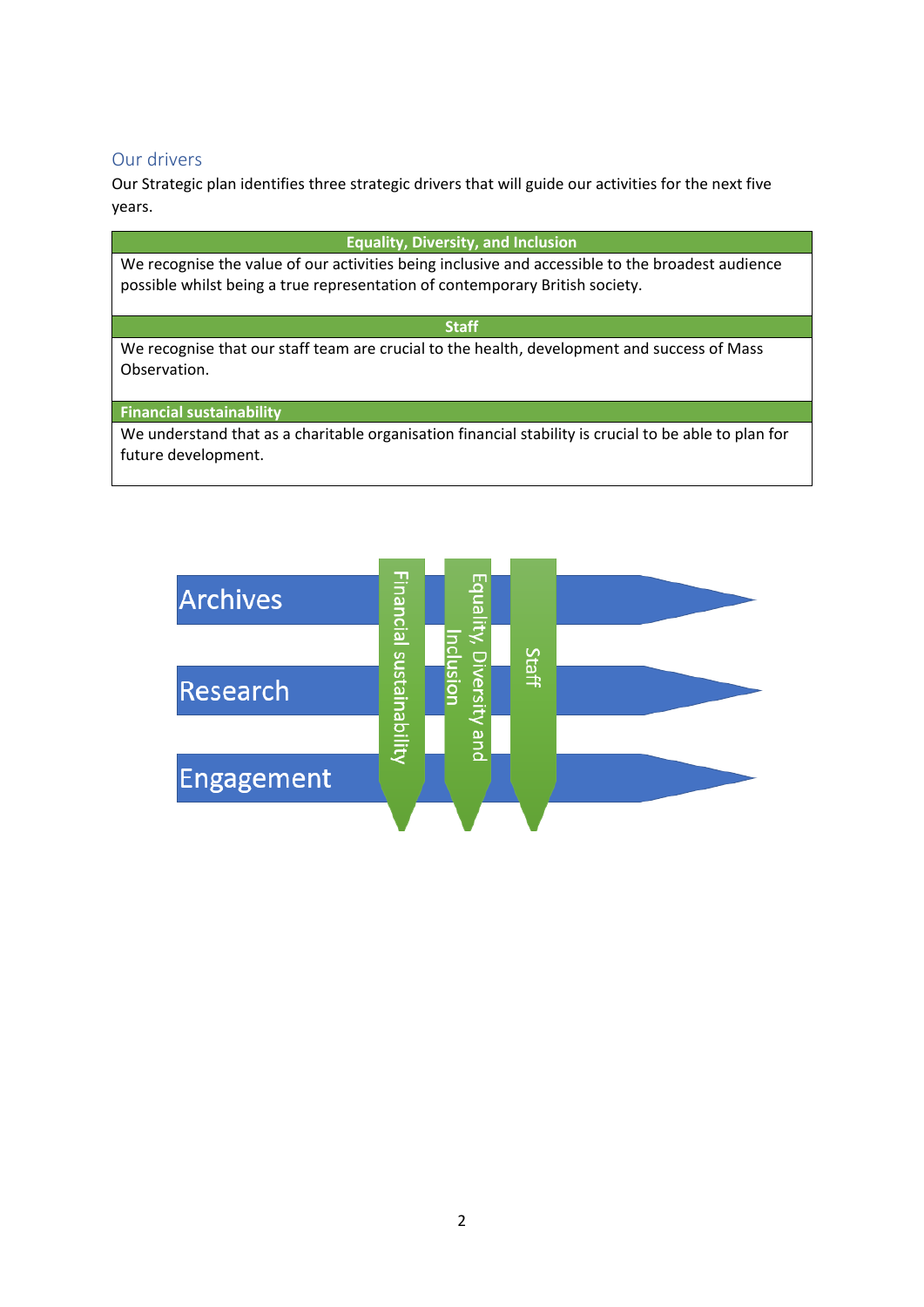| Our staff                                                                                                                                                                                                                                                                                                                                                                                     |                                                                                                                                                                                                                                                                                                                                                                                                                  |                                                                                                                                                                                                                                                                                                                                             |  |  |  |  |  |  |
|-----------------------------------------------------------------------------------------------------------------------------------------------------------------------------------------------------------------------------------------------------------------------------------------------------------------------------------------------------------------------------------------------|------------------------------------------------------------------------------------------------------------------------------------------------------------------------------------------------------------------------------------------------------------------------------------------------------------------------------------------------------------------------------------------------------------------|---------------------------------------------------------------------------------------------------------------------------------------------------------------------------------------------------------------------------------------------------------------------------------------------------------------------------------------------|--|--|--|--|--|--|
| <b>Archives</b>                                                                                                                                                                                                                                                                                                                                                                               | Research                                                                                                                                                                                                                                                                                                                                                                                                         | Engagement                                                                                                                                                                                                                                                                                                                                  |  |  |  |  |  |  |
| We will commit to ensuring<br>that our collections are<br>professionally managed.<br>We will establish a volunteer<br>and placement programme<br>which will take advantage of<br>physical and virtual<br>opportunities to involve others<br>in our work.<br>We ensure that our staff are<br>trained and supported to apply<br>for funding to extend our<br>collection management<br>projects. | We will encourage<br>collaborations that bring<br>externally funded research<br>positions to extend our<br>knowledge of our archives.<br>We will give staff the<br>opportunity to generate in-<br>house research to build a<br>strong, active and engaged<br>research community that is<br>driven by Mass Observation.<br>We will participate in networks<br>to establish our profile and<br>increase our reach. | We will ensure that projects<br>are adequately funded to<br>attract high quality project<br>staff.<br>We will establish partnerships<br>to strengthen project delivery.<br>We will establish a student<br>placement programme with<br>year-round opportunities.<br>We will develop virtual and in-<br>person work experience<br>placements. |  |  |  |  |  |  |

How will we do this?

- Review our core staffing capacity in light of the strategic plan
- Ensure an adequate budget to support staff development as required to fulfil our strategy
- Build capacity within the team to host student placements year round
- Ensure that additional staff capacity is always factored into funding
- Pilot virtual work experience placement. Foster links with schools and colleges
- Pilot a volunteer programme based around digital activities
- Allocate an annual expenses budget to support an increase in the number of volunteers we recruit
- Utilise social media, blogs, podcasts and online events to promote research findings and opportunities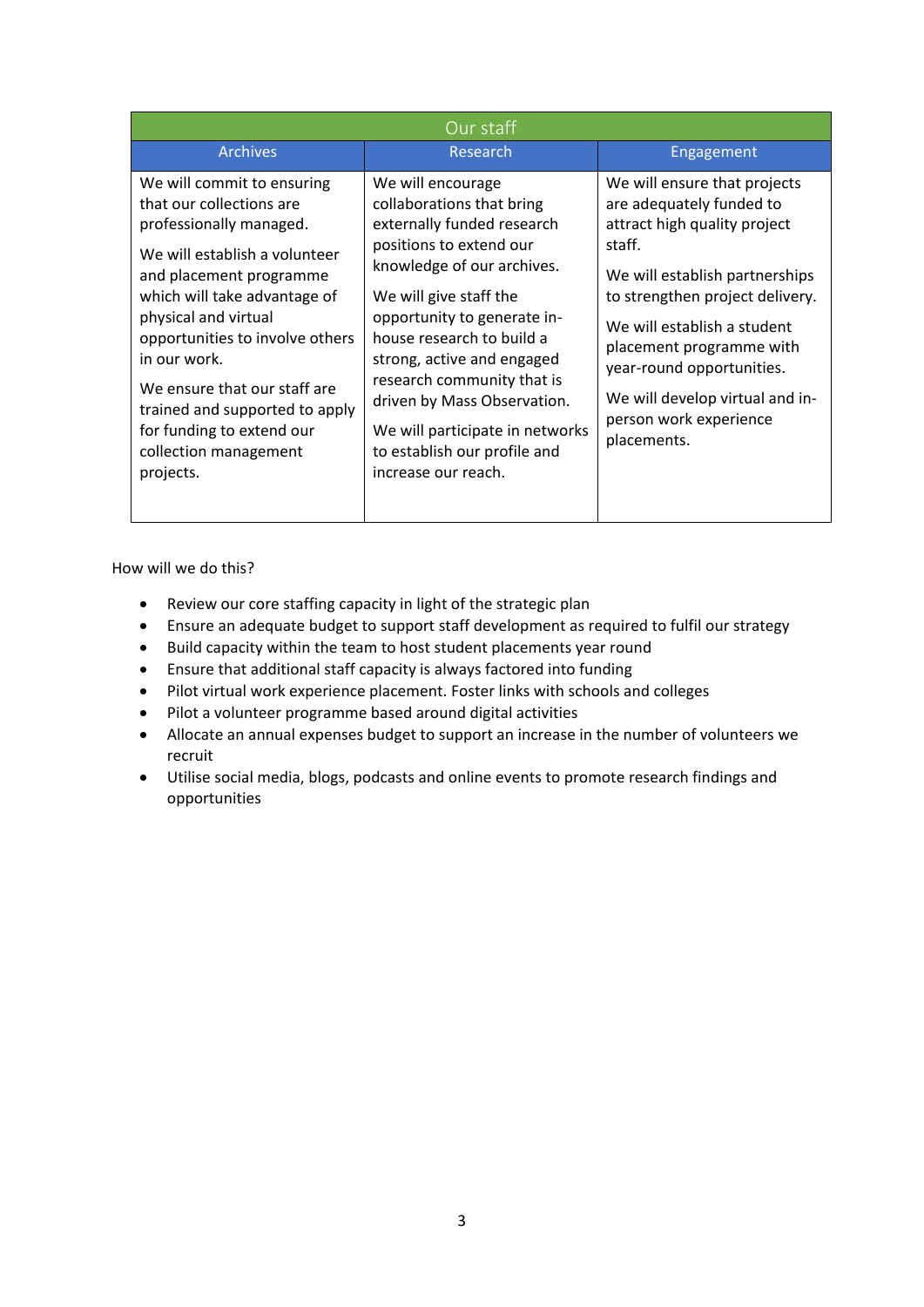| Our commitment to Equality, Diversity and Inclusion                                                                                                                                                                                                                                                                                                         |                                                                                                                                                                                                                                                                                                         |                                                                                                                                                                                                                                                                                              |  |  |  |  |  |  |
|-------------------------------------------------------------------------------------------------------------------------------------------------------------------------------------------------------------------------------------------------------------------------------------------------------------------------------------------------------------|---------------------------------------------------------------------------------------------------------------------------------------------------------------------------------------------------------------------------------------------------------------------------------------------------------|----------------------------------------------------------------------------------------------------------------------------------------------------------------------------------------------------------------------------------------------------------------------------------------------|--|--|--|--|--|--|
| <b>Archives</b>                                                                                                                                                                                                                                                                                                                                             | Research                                                                                                                                                                                                                                                                                                | Engagement                                                                                                                                                                                                                                                                                   |  |  |  |  |  |  |
| We will create and update<br>our catalogue metadata to<br>encourage access and<br>increase awareness of our<br>panel demographics.<br>We will update our<br>catalogues to ensure that<br>our language is inclusive<br>and appropriate for all<br>audiences.<br>We will create a more<br>diverse collection,<br>including material in<br>accessible formats. | We will provide enhanced<br>biographical data on our<br>panel.<br>We will diversify the<br>profile of our panel whilst<br>maintaining its<br>longitudinal strengths.<br>We will celebrate the<br>value of those voices in<br>which our existing<br>collections and strong (i.e<br>women, older people). | We will establish our<br>reputation as a provider of<br>accessible and inclusive<br>engagement nationally.<br>We will develop<br>partnerships and<br>engagement with targeted<br>groups to diversify our<br>collections and support<br>the inclusion of those who<br>may not be represented. |  |  |  |  |  |  |

How will we do this?

- Work with University of Sussex colleagues on digital preservation initiatives to safeguard the long-term care and accessibility of our collections
- Engage in decolonisation training and groups within and beyond the University of Sussex to ensure a more inclusive collection
- Work to improve our catalogues to increase knowledge about our collections
- Increase our 'open-calls' which build on the success of our  $12^{th}$  May and Covid collections.
- Develop collaborative research bids to include an outreach offer
- Undertake a regular collection and analysis of biographical data to identify who our Observers are.
- Develop and nurture safeguarding practices for our panel of volunteers and researchers
- Develop our online offer and implement a new website with themed resources
- Design and promote an Engagement Programme of online talks and courses
- Plan partnership project activity and submit bids to build our outreach offer
- Make our collections more accessible and inclusive by digitisation, creating resources and themed curation of materials for different audiences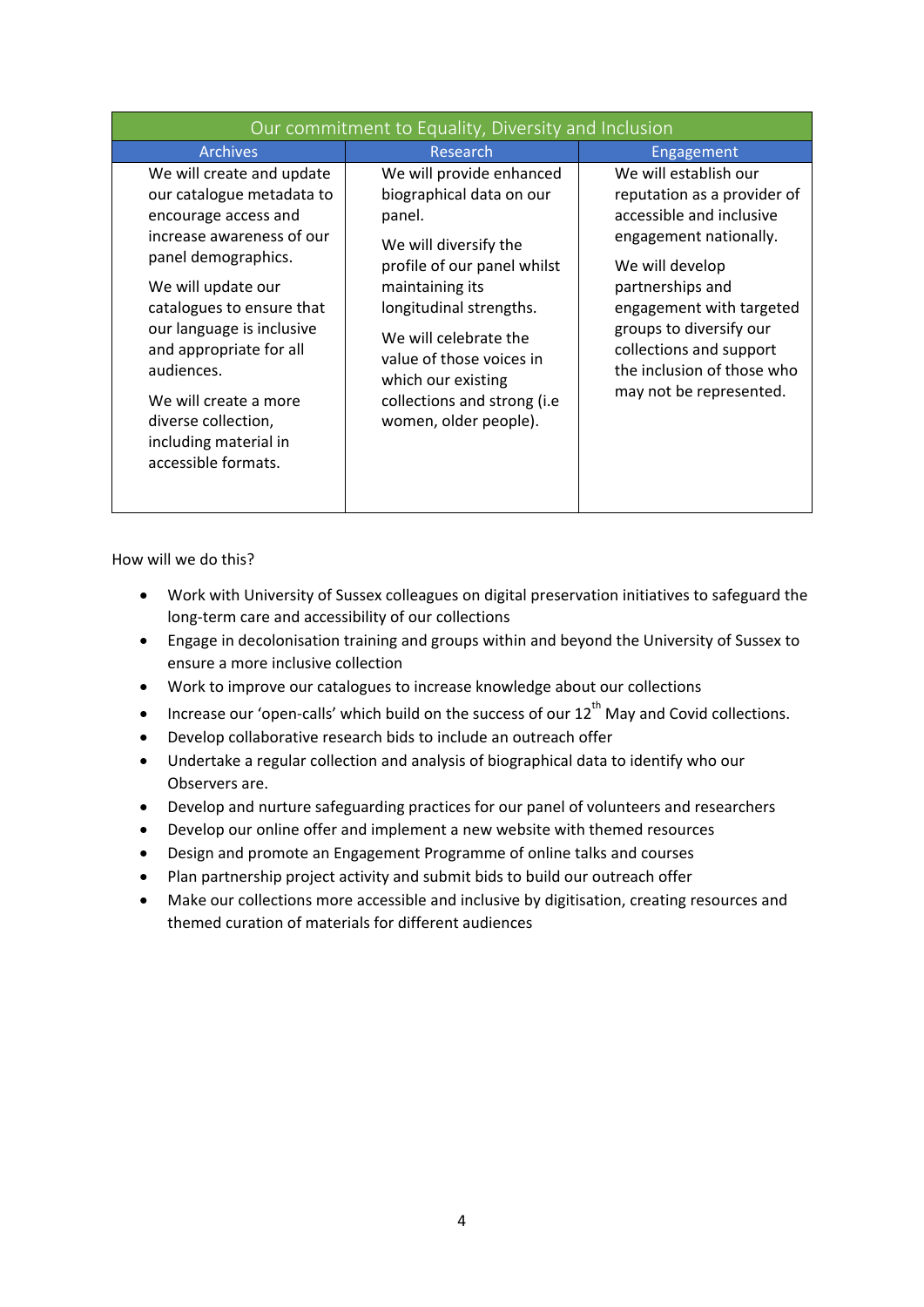| Our Financial Sustainability                                                                                                                                                                                                                                                                                                                                                                                             |                                                                                                                                                                                                                                                                                                                                                                                       |                                                                                                                                                                                                                                                                                                        |  |  |  |  |  |
|--------------------------------------------------------------------------------------------------------------------------------------------------------------------------------------------------------------------------------------------------------------------------------------------------------------------------------------------------------------------------------------------------------------------------|---------------------------------------------------------------------------------------------------------------------------------------------------------------------------------------------------------------------------------------------------------------------------------------------------------------------------------------------------------------------------------------|--------------------------------------------------------------------------------------------------------------------------------------------------------------------------------------------------------------------------------------------------------------------------------------------------------|--|--|--|--|--|
| <b>Archives</b>                                                                                                                                                                                                                                                                                                                                                                                                          | Research                                                                                                                                                                                                                                                                                                                                                                              | Engagement                                                                                                                                                                                                                                                                                             |  |  |  |  |  |
| We will prioritise funding<br>applications and projects<br>that are initiated by<br>ourselves, or in which we<br>are equal partners, and in<br>which funds are available<br>for resources (especially<br>staffing) in addition to our<br>core.<br>We will engage with<br>publishers and our Literary<br>Agent to actively support<br>the marketing of products<br>that promote our<br>collections to wider<br>audiences. | We will prioritise funding<br>applications and projects<br>that are initiated by<br>ourselves or for which we<br>are equal partners and in<br>which funds are available<br>for resources (especially<br>staffing) in addition to our<br>core.<br>We will ensure that our<br>charges represent not only<br>the cost of administration,<br>but also the value of the<br>data collected. | We will establish a<br>sustainable public<br>engagement programme<br>that generates income by<br>incorporating virtual<br>engagement with a<br>national reach.<br>We will prioritise funding<br>applications and projects<br>that are initiated by<br>ourselves or for which we<br>are equal partners. |  |  |  |  |  |

How will we do this?

- Ensure our staff have appropriate fundraising training and adequate time to prepare funding bids
- Work closely with our partners in publishing to look at how we can support sales and boost royalty incomes
- Re-evaluate the Directive commission pricing scheme to ensure that costs are representative of the value that commissioners receive.
- Explore alternative sources of core funding, including investigating potential affiliations with research units.
- Identify appropriate areas of our engagement programme that can generate an income whilst maintaining our Public Benefit obligations.